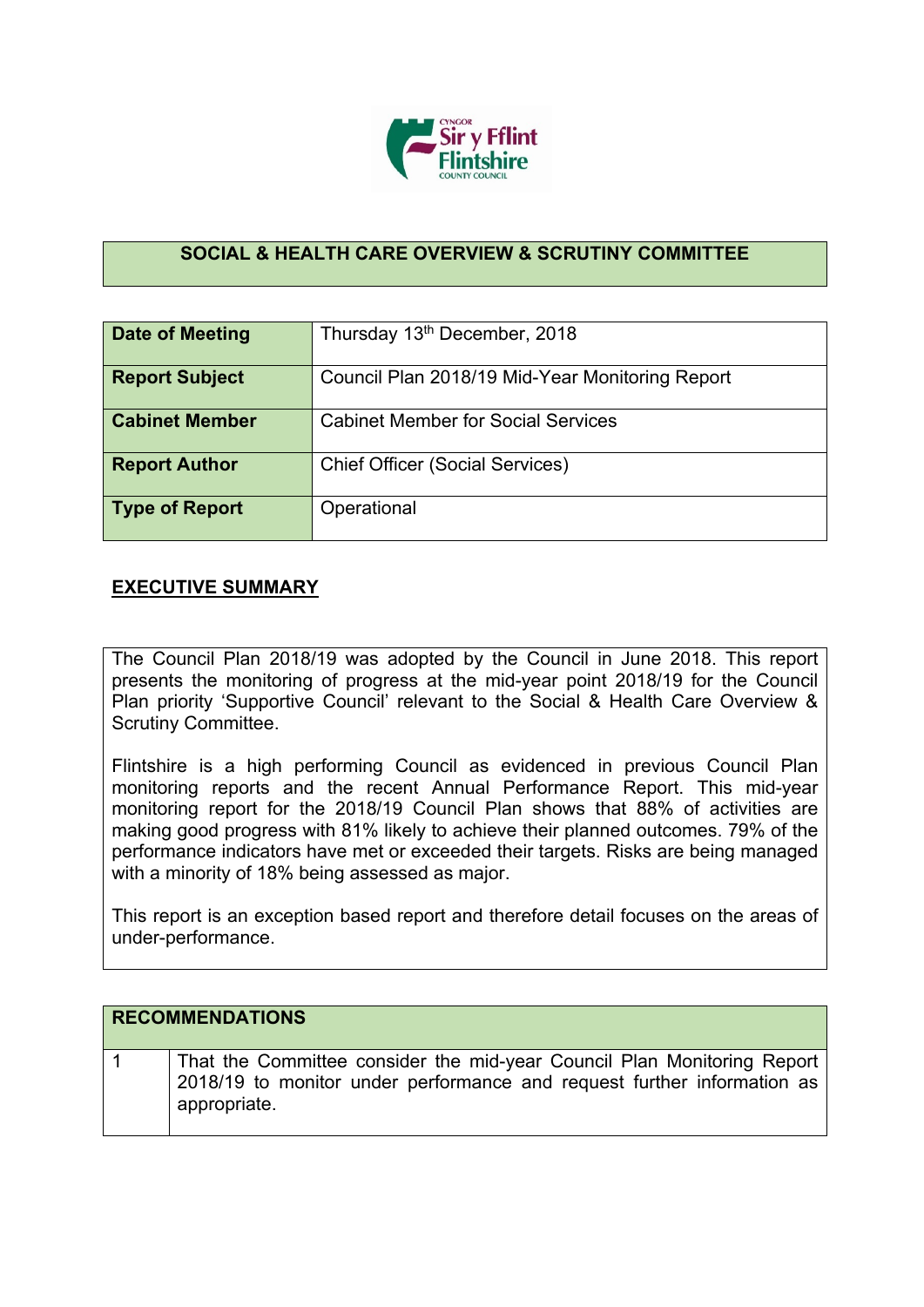## **REPORT DETAILS**

| 1.00 | <b>EXPLAINING THE COUNCIL PLAN 2017/18 MONITORING REPORT</b>                                                                                                                                                                                                                                                                                                                                                                                                          |
|------|-----------------------------------------------------------------------------------------------------------------------------------------------------------------------------------------------------------------------------------------------------------------------------------------------------------------------------------------------------------------------------------------------------------------------------------------------------------------------|
| 1.01 | The Council Plan monitoring reports give an explanation of the progress being<br>made toward the delivery of the impacts set out in the 2018/19 Council Plan.<br>The narrative is supported by performance indicators and / or milestones<br>which evidence achievement. In addition, there is an assessment of the<br>strategic risks and the level to which they are being controlled.                                                                              |
| 1.02 | This is an exception based report and detail therefore focuses on the areas of<br>under-performance.                                                                                                                                                                                                                                                                                                                                                                  |
| 1.03 | <b>Monitoring our Activities</b><br>Each of the sub-priorities have high level activities which are monitored over<br>time. 'Progress' monitors progress against scheduled activity and has been<br>categorised as follows: -<br>• RED: Limited Progress – delay in scheduled activity; not on track<br>AMBER: Satisfactory Progress – some delay in scheduled activity, but<br>broadly on track<br>GREEN: Good Progress – activities completed on schedule, on track |
|      | A RAG status is also given as an assessment of our level of confidence at this<br>point in time in achieving the 'outcome(s)' for each sub-priority. Outcome has<br>been categorised as: -<br>RED: Low – lower level of confidence in the achievement of the<br>outcome(s) in-year<br>AMBER: Medium – uncertain level of confidence in the achievement of<br>the outcome(s) in-year<br>GREEN: High – full confidence in the achievement of the outcome(s)             |
| 1.04 | In summary our overall progress against activities is:                                                                                                                                                                                                                                                                                                                                                                                                                |
|      | <b>Progress</b><br>We are making good (green) progress in 46 (88%).                                                                                                                                                                                                                                                                                                                                                                                                   |
|      | We are making satisfactory (amber) progress in 6 (12%).                                                                                                                                                                                                                                                                                                                                                                                                               |
|      | <b>Outcome</b><br>We have a high (green) level of confidence in the achievement of 42<br>(81%) outcomes.                                                                                                                                                                                                                                                                                                                                                              |
|      | We have a medium (amber) level of confidence in the achievement of<br>10 (19%) outcomes.                                                                                                                                                                                                                                                                                                                                                                              |
|      | There are no low (red) levels of confidence.                                                                                                                                                                                                                                                                                                                                                                                                                          |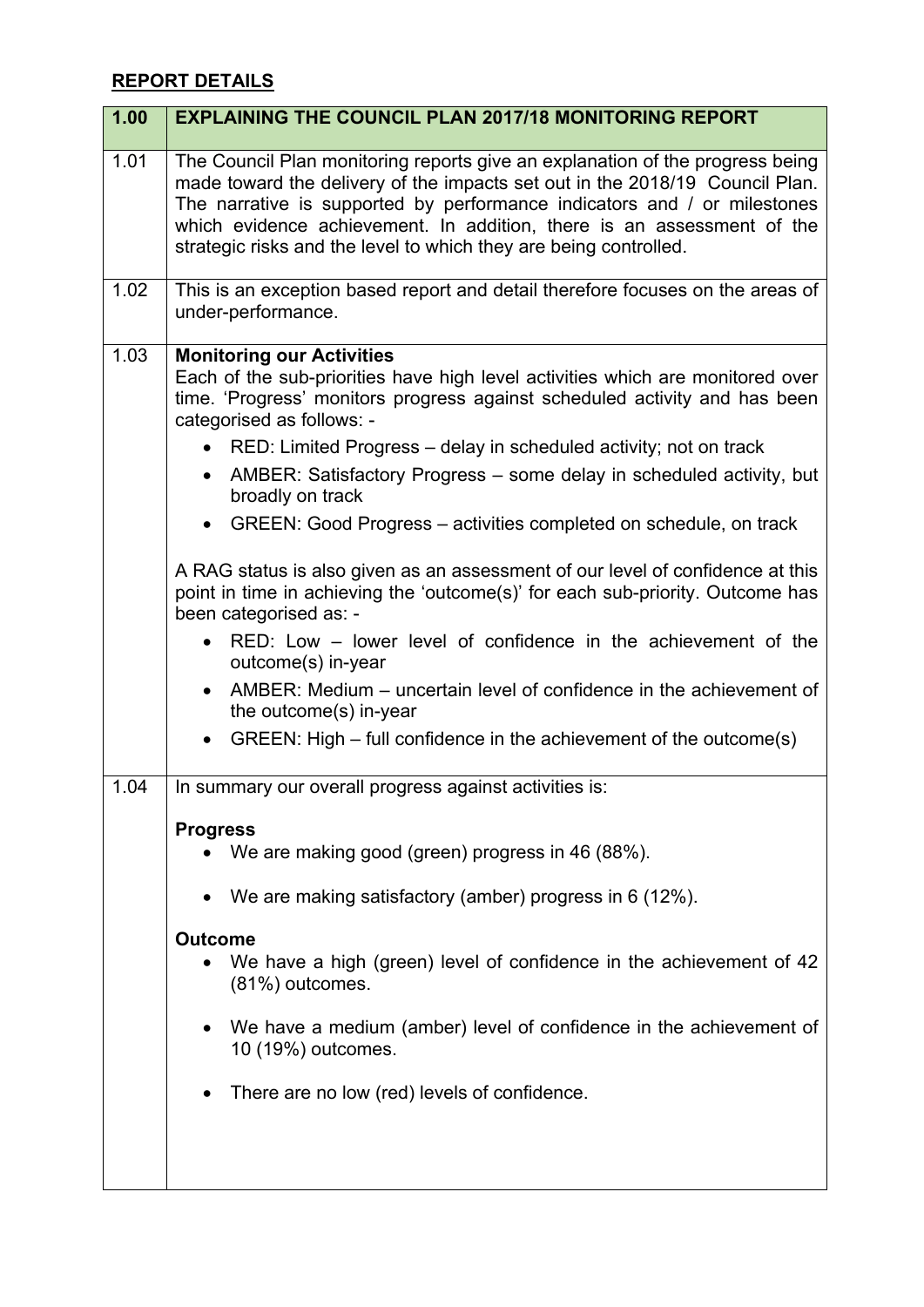| 1.05 | <b>Monitoring our Performance</b>                                                                                                                                                                                                                                                                                                                                                                                   |  |  |  |  |  |  |
|------|---------------------------------------------------------------------------------------------------------------------------------------------------------------------------------------------------------------------------------------------------------------------------------------------------------------------------------------------------------------------------------------------------------------------|--|--|--|--|--|--|
|      | Analysis of performance against the Improvement Plan performance<br>indicators is undertaken using the RAG (Red, Amber Green) status. This is<br>defined as follows: -                                                                                                                                                                                                                                              |  |  |  |  |  |  |
|      | RED equates to a position of under-performance against target.                                                                                                                                                                                                                                                                                                                                                      |  |  |  |  |  |  |
|      | AMBER equates to a mid-position where improvement may have been<br>$\bullet$<br>made but performance has missed the target.                                                                                                                                                                                                                                                                                         |  |  |  |  |  |  |
|      | GREEN equates to a position of positive performance against target.                                                                                                                                                                                                                                                                                                                                                 |  |  |  |  |  |  |
| 1.06 | Analysis of current levels of performance against target shows the following:                                                                                                                                                                                                                                                                                                                                       |  |  |  |  |  |  |
|      | 44 (78.6%) have achieved a green RAG status                                                                                                                                                                                                                                                                                                                                                                         |  |  |  |  |  |  |
|      | 6 (10.7%) have an amber RAG status                                                                                                                                                                                                                                                                                                                                                                                  |  |  |  |  |  |  |
|      | $\bullet$ 6 (10.7%) have a red RAG status                                                                                                                                                                                                                                                                                                                                                                           |  |  |  |  |  |  |
| 1.07 | The performance indicators (PI) which show a red RAG status for current<br>performance against target, relevant to the Social & Health Care Overview &<br>Scrutiny Committee are: -                                                                                                                                                                                                                                 |  |  |  |  |  |  |
|      | Percentage of looked after children with a timely health assessment<br>Significant improvement has been made in the last 6 months; the looked after<br>nurse regularly attends team meetings and manages the assessment<br>appointments. BCUHB have increased the availability of appointments per<br>month to 6 slots and have recruited 2 trainee doctors to assist with Health<br>assessments from October 2018. |  |  |  |  |  |  |
| 1.08 | <b>Monitoring our Risks</b>                                                                                                                                                                                                                                                                                                                                                                                         |  |  |  |  |  |  |
|      | Analysis of the current risk levels for the strategic risks identified in the<br>Council Plan is as follows: -                                                                                                                                                                                                                                                                                                      |  |  |  |  |  |  |
|      | 3 (7%) are insignificant (green)                                                                                                                                                                                                                                                                                                                                                                                    |  |  |  |  |  |  |
|      | 4 (9%) are minor (yellow)                                                                                                                                                                                                                                                                                                                                                                                           |  |  |  |  |  |  |
|      | 29 (66%) are moderate (amber)                                                                                                                                                                                                                                                                                                                                                                                       |  |  |  |  |  |  |
|      | 8 (18%) are major (red)                                                                                                                                                                                                                                                                                                                                                                                             |  |  |  |  |  |  |
|      | $0(0\%)$ are severe (black)                                                                                                                                                                                                                                                                                                                                                                                         |  |  |  |  |  |  |
|      |                                                                                                                                                                                                                                                                                                                                                                                                                     |  |  |  |  |  |  |
|      |                                                                                                                                                                                                                                                                                                                                                                                                                     |  |  |  |  |  |  |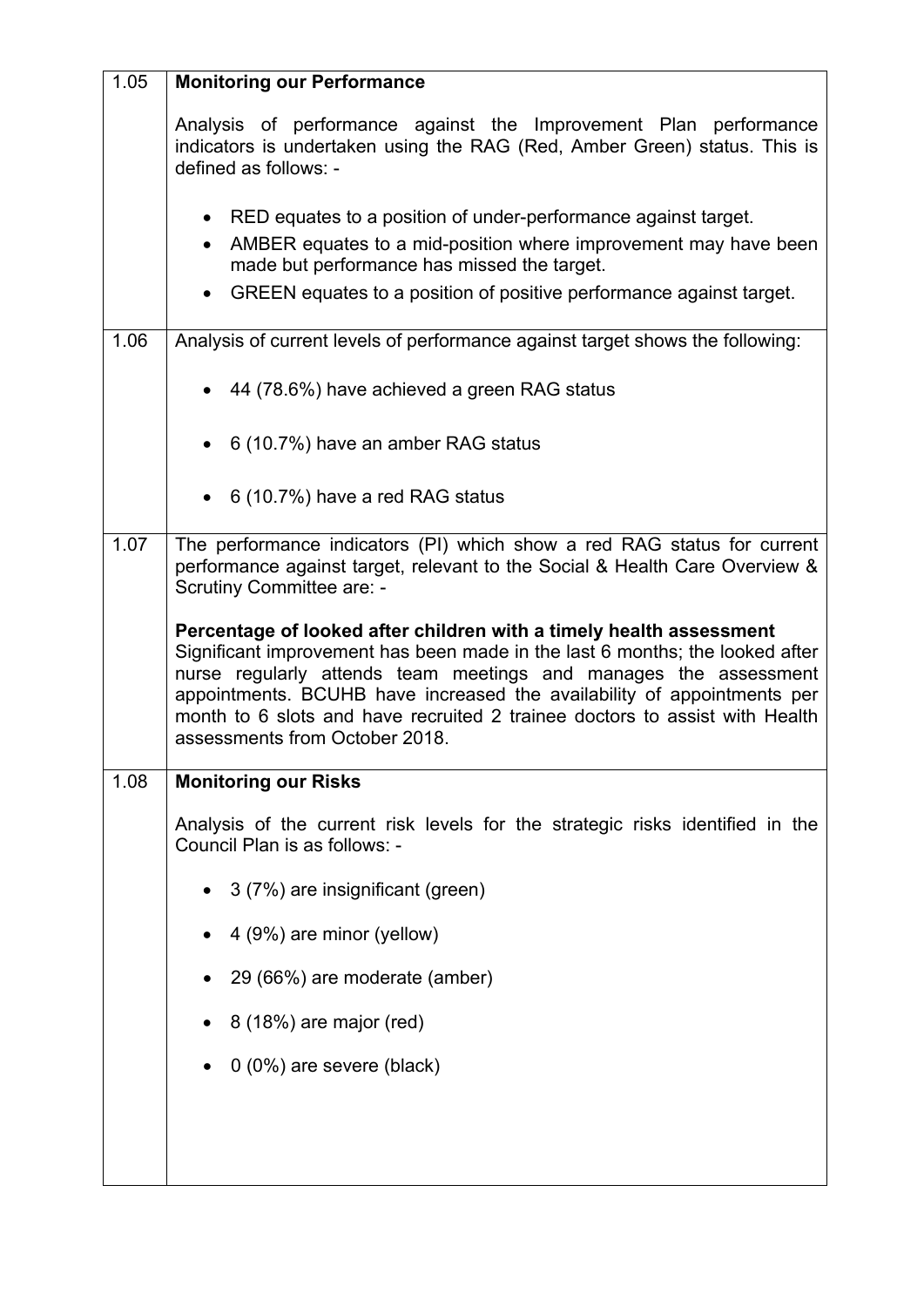| 1.09 | The major (red) risk identified for the Social & Health Care Overview &<br><b>Scrutiny Committee are: -</b>                                                                                                                                                                                                                                                                                                          |
|------|----------------------------------------------------------------------------------------------------------------------------------------------------------------------------------------------------------------------------------------------------------------------------------------------------------------------------------------------------------------------------------------------------------------------|
|      | Demand outstrips supply for residential and nursing home care bed<br>availability.                                                                                                                                                                                                                                                                                                                                   |
|      | The expansion of Marleyfield to support the medium term development of the<br>nursing sector continues under the direction of Programme Board. The re-<br>phasing of Integrated Care Fund (ICF) capital to fit in with our capital<br>programme, has been agreed by WG. There are several active workstreams,<br>including the development of resources to support the sector, diagnostic<br>reviews from providers. |
|      | The Cabinet Secretary for Economy and Transport visited the Authority on<br>24th September and was very supportive of the microcare initiative being<br>introduced as a result of the Strategic Opportunity Review. The<br>care@flintshire portal has been populated with useful information to support<br>providers.                                                                                                |

| 2.00 | <b>RESOURCE IMPLICATIONS</b>                                 |
|------|--------------------------------------------------------------|
| 2.01 | There are no specific resource implications for this report. |

| 3.00 | <b>CONSULTATIONS REQUIRED / CARRIED OUT</b>                                                                                                  |
|------|----------------------------------------------------------------------------------------------------------------------------------------------|
| 3.01 | The Council Plan Priorities are monitored by the appropriate Overview and<br>Scrutiny Committees according to the priority area of interest. |
| 3.02 | Chief Officers have contributed towards reporting of relevant information.                                                                   |

| 4.00 | <b>RISK MANAGEMENT</b>                                                                                                                                                                                           |
|------|------------------------------------------------------------------------------------------------------------------------------------------------------------------------------------------------------------------|
| 4.01 | Progress against the risks identified in the Council Plan is included in the<br>report at Appendix 1. Summary information for the risks assessed as major<br>(red) is covered in paragraphs 1.07 and 1.09 above. |

| 5.00 | <b>APPENDICES</b>                                                                       |
|------|-----------------------------------------------------------------------------------------|
| 5.01 | Appendix 1 - Council Plan 2018/19 – mid-year Monitoring Report –<br>Supportive Council. |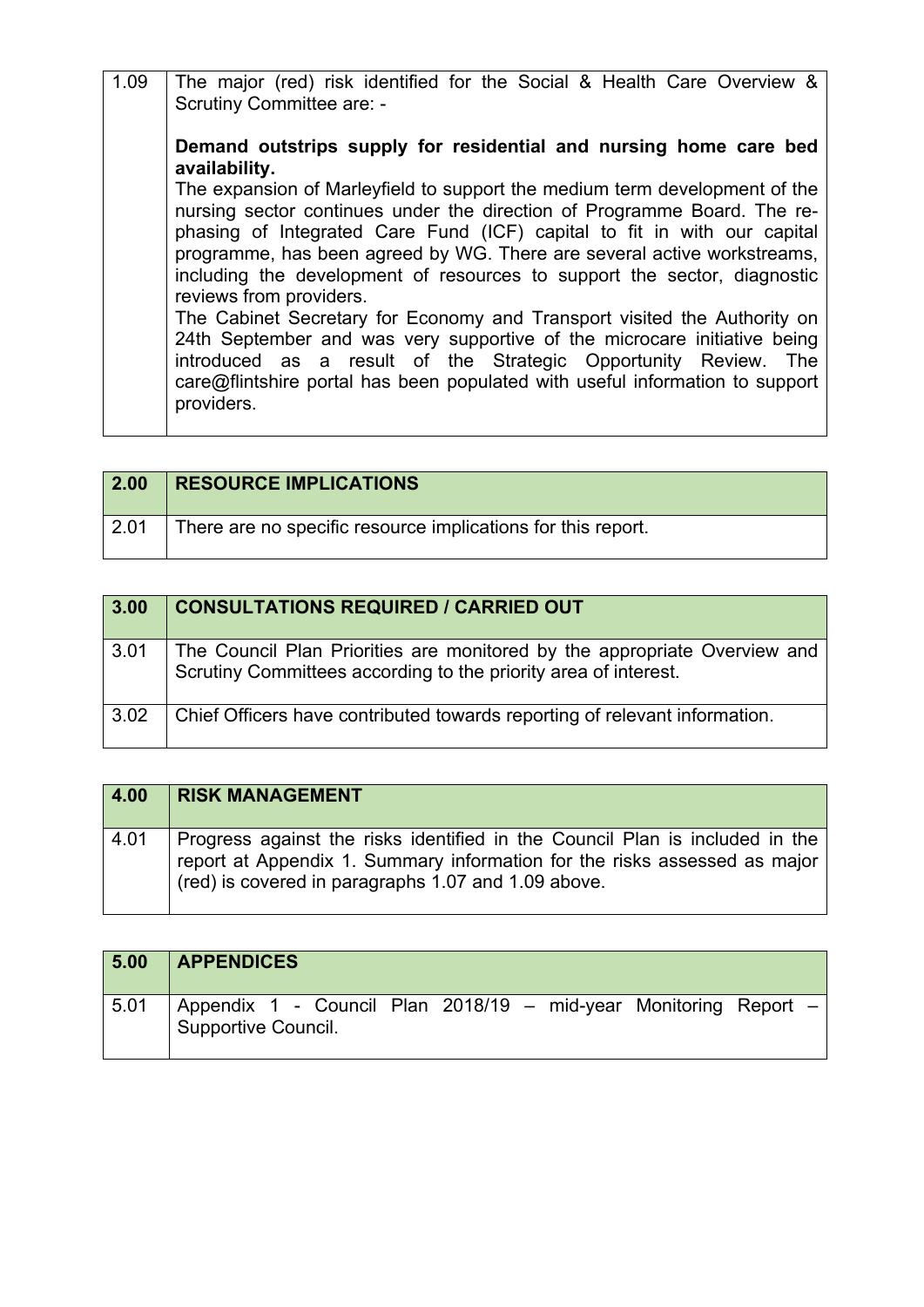| 6.00 |                                                                                                                | <b>LIST OF ACCESSIBLE BACKGROUND DOCUMENTS</b>                                        |  |  |  |  |
|------|----------------------------------------------------------------------------------------------------------------|---------------------------------------------------------------------------------------|--|--|--|--|
| 6.01 | Council Plan 2017/18: http://www.flintshire.gov.uk/en/Resident/Council-<br>and-Democracy/Improvement-Plan.aspx |                                                                                       |  |  |  |  |
|      | <b>Contact Officer:</b><br>Telephone:<br>E-mail:                                                               | <b>Margaret Parry-Jones</b><br>01352 702324<br>Margaret.parry-jones@flintshire.gov.uk |  |  |  |  |

| 7.00 | <b>GLOSSARY OF TERMS</b>                                                                                                                                                                                                                                                                                                                                                                                                                                                               |                                                                                                                                                                         |                  |                          |              |                      |                    |                                   |  |
|------|----------------------------------------------------------------------------------------------------------------------------------------------------------------------------------------------------------------------------------------------------------------------------------------------------------------------------------------------------------------------------------------------------------------------------------------------------------------------------------------|-------------------------------------------------------------------------------------------------------------------------------------------------------------------------|------------------|--------------------------|--------------|----------------------|--------------------|-----------------------------------|--|
| 7.01 | <b>Council Plan:</b> the document which sets out the annual priorities of the<br>Council. It is a requirement of the Local Government (Wales) Measure 2009<br>to set Improvement Objectives and publish a Council Plan.                                                                                                                                                                                                                                                                |                                                                                                                                                                         |                  |                          |              |                      |                    |                                   |  |
| 7.02 | <b>Risks:</b> These are assessed using the improved approach to risk<br>management endorsed by Audit Committee in June 2015. The new approach,<br>includes the use of a new and more sophisticated risk assessment matrix<br>which provides greater opportunities to show changes over time.                                                                                                                                                                                           |                                                                                                                                                                         |                  |                          |              |                      |                    |                                   |  |
| 7.03 |                                                                                                                                                                                                                                                                                                                                                                                                                                                                                        | Risk Likelihood and Impact Matrix                                                                                                                                       |                  |                          |              |                      |                    |                                   |  |
|      |                                                                                                                                                                                                                                                                                                                                                                                                                                                                                        | Catastrophic                                                                                                                                                            | Y                | А                        | R            | R                    | В                  | в                                 |  |
|      | Impact Severity                                                                                                                                                                                                                                                                                                                                                                                                                                                                        | Critical                                                                                                                                                                | Y                | A                        | A            | R                    | R                  | R.                                |  |
|      |                                                                                                                                                                                                                                                                                                                                                                                                                                                                                        | Marginal                                                                                                                                                                | G                | Y                        | A            | A                    | A                  | R                                 |  |
|      |                                                                                                                                                                                                                                                                                                                                                                                                                                                                                        | Negligible                                                                                                                                                              | G                | G                        | Y            | Y                    | A                  | A                                 |  |
|      |                                                                                                                                                                                                                                                                                                                                                                                                                                                                                        |                                                                                                                                                                         | Unlikely<br>(5%) | <b>Very Low</b><br>(15%) | Low<br>(30%) | Significant<br>(50%) | Very High<br>(65%) | <b>Extremely</b><br>High<br>(80%) |  |
|      | Likelihood & Percentage of risk happening                                                                                                                                                                                                                                                                                                                                                                                                                                              |                                                                                                                                                                         |                  |                          |              |                      |                    |                                   |  |
|      |                                                                                                                                                                                                                                                                                                                                                                                                                                                                                        | The new approach to risk assessment was created in response to<br>recommendations in the Corporate Assessment report from the Wales Audit<br>Office and Internal Audit. |                  |                          |              |                      |                    |                                   |  |
| 7.04 | <b>CAMMS - An explanation of the report headings</b>                                                                                                                                                                                                                                                                                                                                                                                                                                   |                                                                                                                                                                         |                  |                          |              |                      |                    |                                   |  |
|      | <b>Actions</b><br>Action – Each sub-priority have high level activities attached to them to help<br>achieve the outcomes of the sub-priority.<br>Lead Officer - The person responsible for updating the data on the action.<br>Status - This will either be 'In progress' if the action has a start and finish<br>date or 'Ongoing' if it is an action that is longer term than the reporting year.<br>Start date – When the action started (usually the start of the financial year). |                                                                                                                                                                         |                  |                          |              |                      |                    |                                   |  |